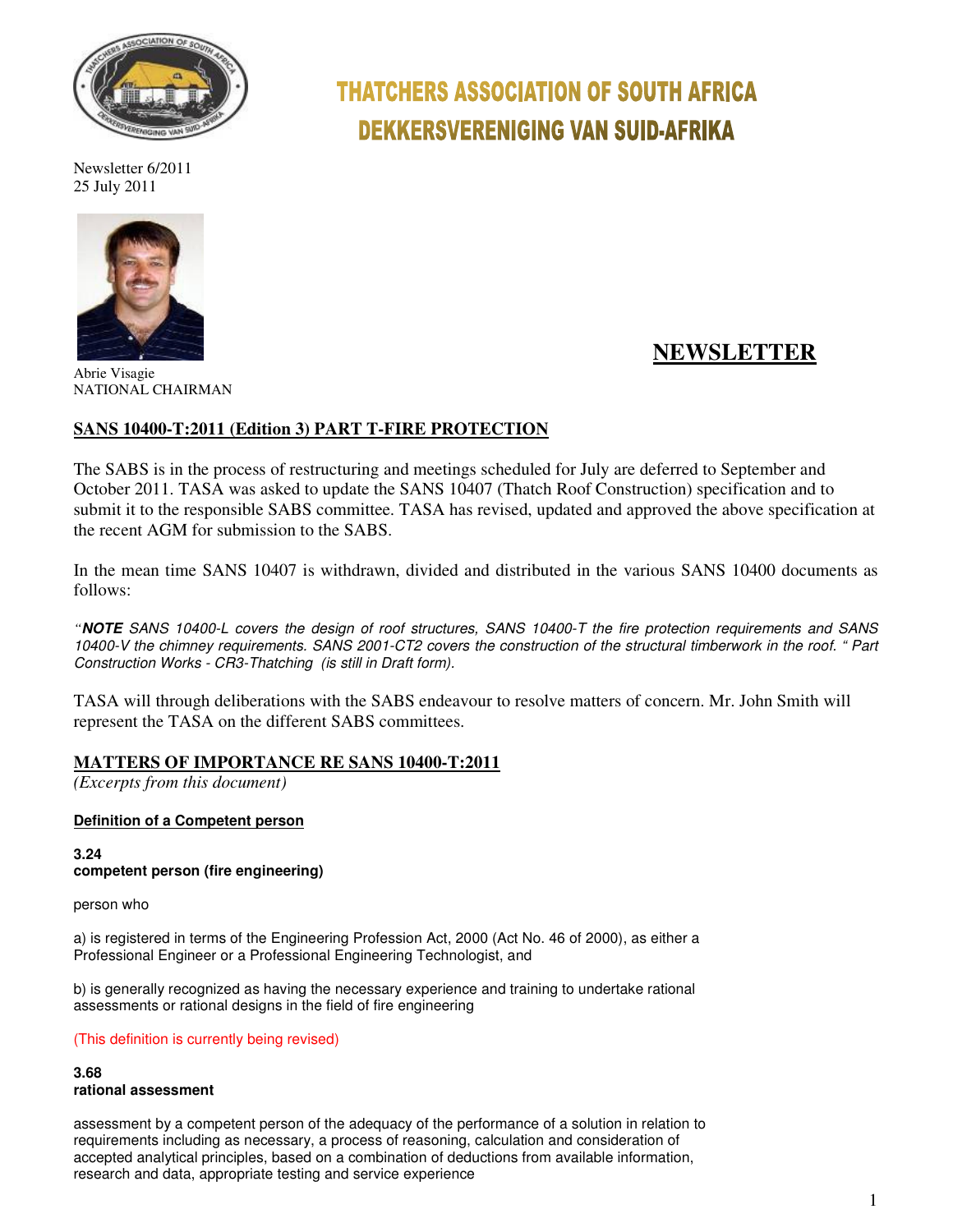#### **3.69 rational design**

design by a competent person involving a process of reasoning and calculation and which may include a design based on the use of a standard or other suitable document

#### **Safety Distances**

#### **4.12.2 Thatched roofs**

**4.12.2.1** The safety distances derived from 4.2 shall, notwithstanding the occupancy classes given in table 2, be based on a high fire load where the thatch is untreated and value A in the formula will be based on the facade area of the roof. Where the thatch is treated with an acceptable fireretardant system, the safety distances shall be based on the following fire loads:

a) test result A – low fire load

b) test result B – medium fire load

c) test result  $C - h$ igh fire load

NOTE A test result C is equivalent to an untreated roof.

**4.12.2.2** Notwithstanding the requirements of 4.12.1, a thatched lapa that has a roof plan area of less than 20 m2, that is free standing and not attached to any other building shall not be erected closer than

a) 1,0 m to any boundary, and

b) the safety distance from any building derived from 4.2, unless a free-standing masonry or concrete wall that has a height greater then 0,3 m above the bottom line of the roof and which extends at least 1,0 m on either side of the lapa is erected.

#### **4.12.2.3 A competent person (fire engineering) shall perform a rational assessment to determine the acceptability of erecting a lapa against an existing building.**

**4.12.2.4** Buildings and lapas with a thatched roof plan area greater than 300 m2 or which are closer than the greater of 4,5 m to any boundary and the safety distances from an existing building derived from 4.2, **shall be provided with additional fire protection systems (post-treated on both sides, pretreated as a permanent system or any other system) that are acceptable in relation to the actual roofing system that is to be used, and retreated and maintained at the intervals as indicated by the manufacturer of such systems.** 

**4.12.2.5** Buildings and lapas with thatched roofs in areas with a lightning flash density greater than 7 (see SANS 10313) or where conductors (wire sways) are used in the thatch layer shall be provided with a lightning protection system **designed and installed by competent persons** in accordance with the relevant requirements of SANS 10313 and SANS 62305-3.

**4.12.2.6** Buildings and lapas in which conductors (wire sways) are used in the thatch layer shall, in areas with a lightning flash density greater than 3 (see SANS 10313), be provided with a lightning protection system, **designed and installed by competent persons** in accordance with the relevant requirements of SANS 10313 and SANS 62305-3."

# **THE CONSUMER PROTECTION ACT (CPA)**

Thatch contractors are also "consumers" when for example poles are purchased but only if their business turnover is less than R2 million per annum because this legislation is put in place to also protect smaller businesses.

But since the "consumers" are our members' clients, it is very important for our members to acquaint themselves with the clauses of this Act.

*(Excerpt from a presentation by Janusz F Luterek, Esq.Pr.Eng, Attorney, Patent Attorney Partner at Hahn & Hahn Attorneys)*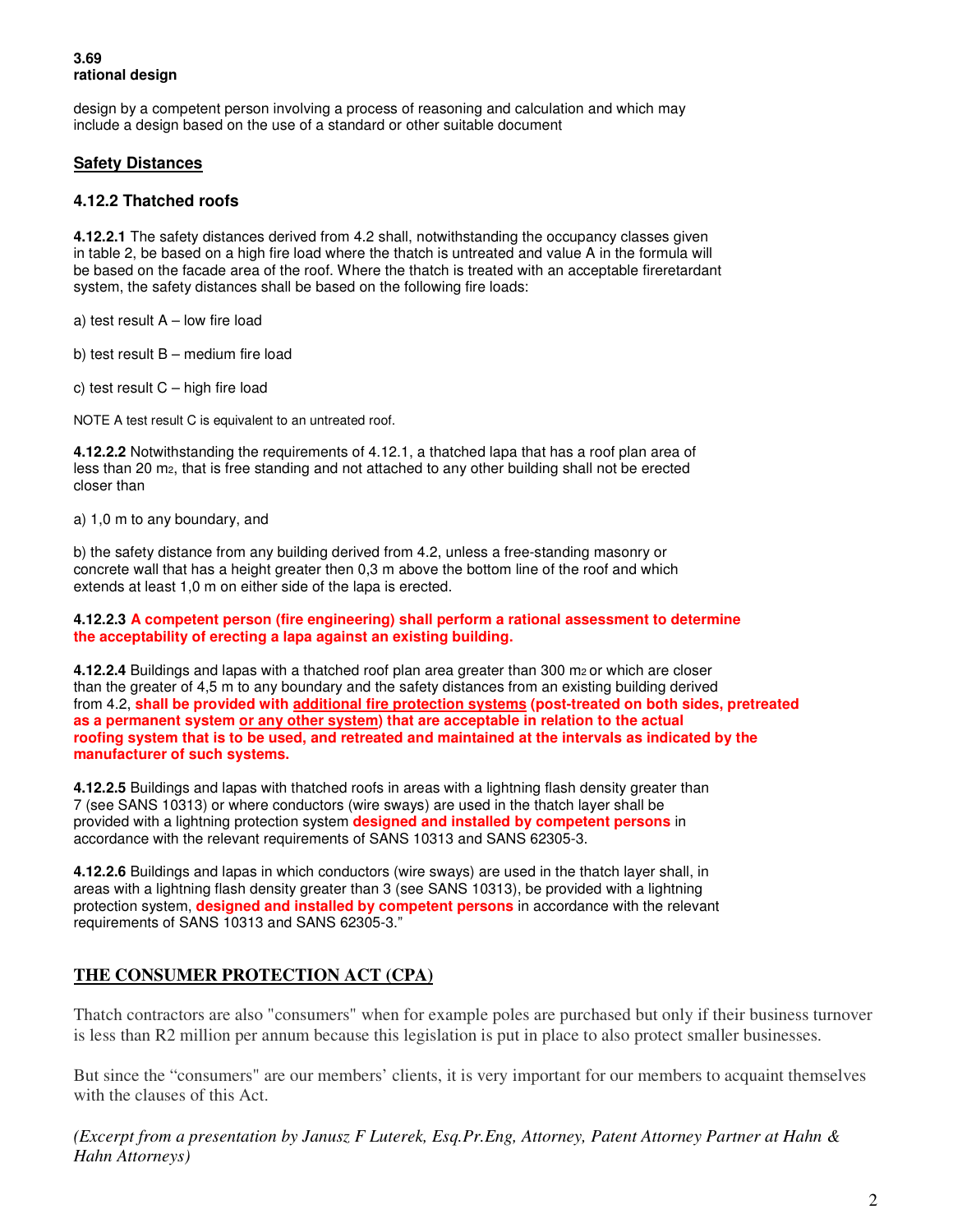**"**The implementation of most of the Sections of the CPA, with the exception of the Strict Liability for defective or unsafe goods, occurred on **1 April 2011** 

# **Strict Liability is in place since 24 April 2010**

# **"Purpose of CPA (Consumer Protection Act)**

- Intention of the Act (the spirit of the law) is to protect all consumers, especially the previously disadvantaged, the poor, the poorly literate, the uninformed, and all small businesses, against the uneven balance of power when dealing with business (applicable even to small businesses).
- Consumer ≠purchaser exposed to marketing, exposed to product, purchased from a retailer, can include a workshop, small factory, reseller, etc if turnover <R 2 mil.
- Applicable to all transactions **in South Africa** except
	- Where state is consumer
	- Where the consumer has a turnover in excess of R 2 million i.e. big business is not a consumer protected by this Act
	- Where specific exemption by Minister none for now
- Strict liability applicable even to exempted transactions!

# **Consumer Rights**

- **1. Right to equality in the consumer market and protection against discriminatory marketing practices**
- 2. **Right to privacy in direct marketing**
- **3. Right to choose**
- Right to cancel direct marketing contracts within 5 days **sales call**
- Right to cancel advance reservations, bookings or **orders**
	- Only reasonable cancelation charge, in some cases none!
- Opportunity to examine goods  $-10$  days to examine
- Right to return goods  $-10$  days  $-$  not if changed mind!

#### **Right to disclosure of information by producer, retailer, caterer etc**

- Right to information in plain and understandable language
- Right to disclosure of prices of goods and services
	- Only charge the advertised or displayed price "the price you see is the price you pay" NO E  $\&$ OE!
- Right to honest product labelling and trade description
	- Accurate descriptions e.g **colours, uses etc**
- Right to sales records with VAT and other info
- **Information in Plain and Understandable Language** 
	- Plain language is required on all documents including packaging and inserts
	- Ordinary person of the class of intended consumer with average literacy skills, but no special skills as a consumer, must understand its significance and importance
	- Layout, use of vocabulary, use of images, etc all considered
	- Guidelines will be published
	- Especially important for uses e.g. H ratings and explanations thereof!

#### **Right to fair and responsible marketing**

#### **6. Right to fair and honest dealing**

- Right to protection against unfair and unethical conduct
- Right to protection against false, misleading or deceptive representations
- Right to refuse changes and substitution of goods
	- **The above is crucial to ensure product sold for correct use and not selling to a price but to a use!**
	- **Don't take advantage of ignorance of consumer as you will be liable!**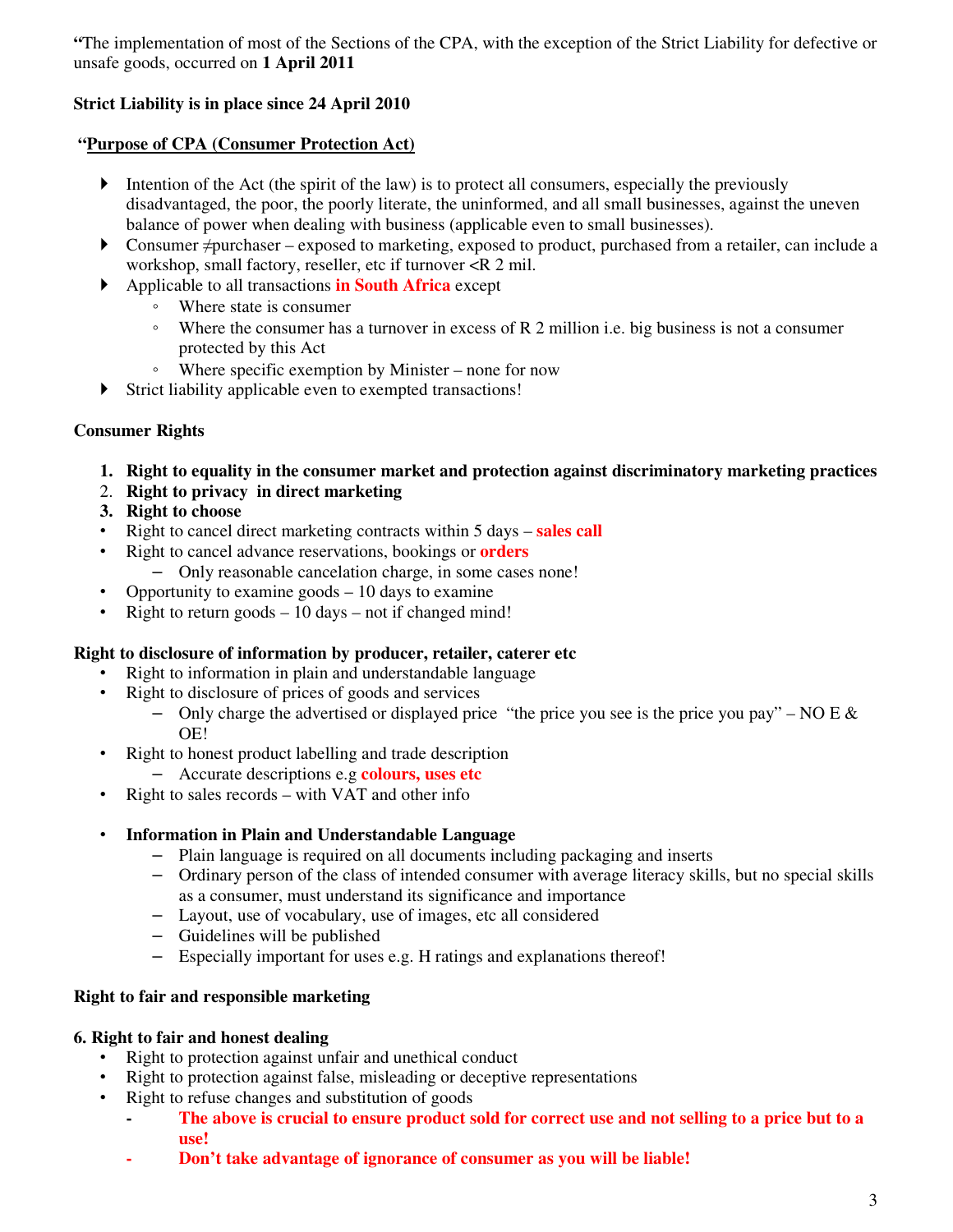### **7. Right to fair, just and reasonable terms and conditions**

- Protection against unfair, unreasonable or unjust contract terms
- Prohibited transactions, agreements and terms or conditions CANNOT exclude CPA!
- Right to approach the Court to ensure fair and just conduct, terms and conditions.

#### – **Court can strike out unreasonable clauses**

- **Declare a prohibited conduct fines!**
- All unfair terms and conditions could lead to problems.
	- By-passing Court for debt collection
	- Disclaiming liability for advice given

### **8. Right to fair value, good quality and safety**

- Right to demand quality service
- Right to safe, good quality goods **irrespective of price!**
- Right to implied warranty of quality beware of "cheap" suppliers
- Right to receive **warnings on the fact and nature of risks**
	- **Do not inhale vapours as this is detrimental to your health**
	- **CCA use warnings on burning of wood and consequences!**
	- **Exposure to skin or inhalation of preservatives before dry/cured**
- Products monitored for safety and/or recalled
- Right to claim damages for injuries or damage to property caused by unsafe/defective goods

# **Quality of Services**

Consumer is entitled to the following i.r.o **services**:

- (a) timely completion and timely notice of unavoidable delays;
- (b) **quality levels which people are generally entitled to expect**;
- (c) if goods are required for performance of the services, their use, delivery or installation must be free of defects and be of a quality that people are generally entitled to expect; and
- (d) if the supplier uses goods of the consumer to perform the service, it must be returned in a condition not worse than when it was given to the supplier.

If the supplier fails to adhere to the above requirements, the consumer may elect to either:

- (a) compel the supplier to remedy the non-compliance or
- (b) demand the refund of a "reasonable portion" of the price paid (having regard to the extent of the failure).

#### **Product liability**

Producers, importers, distributors and retailers are collectively and individually liable (even if they did not act negligently) for any harm (including economic loss) caused wholly or partly by -

- (a) supplying any unsafe goods;
- (b) a product failure, defect or hazard in any goods; or
- (c) inadequate instructions or warnings of hazards that may result from the use of goods.
- 2. Provider of services who supplies goods in conjunction with that is the "supplier" of those goods for purposes of this section.
- Application services

# **Product Liability**

- Liability for Economic Loss
	- Indeterminable risk
	- Consequential losses, even those very remote and unforseeable e.g. asthma attack of a driver of a vehicle when car gets hot
- Class action law suits possible!
- Compliance/Risk Control Issues
	- Voluntary product recalls important like in Europe and Canada better safe than sorry!
	- Better instructions/warnings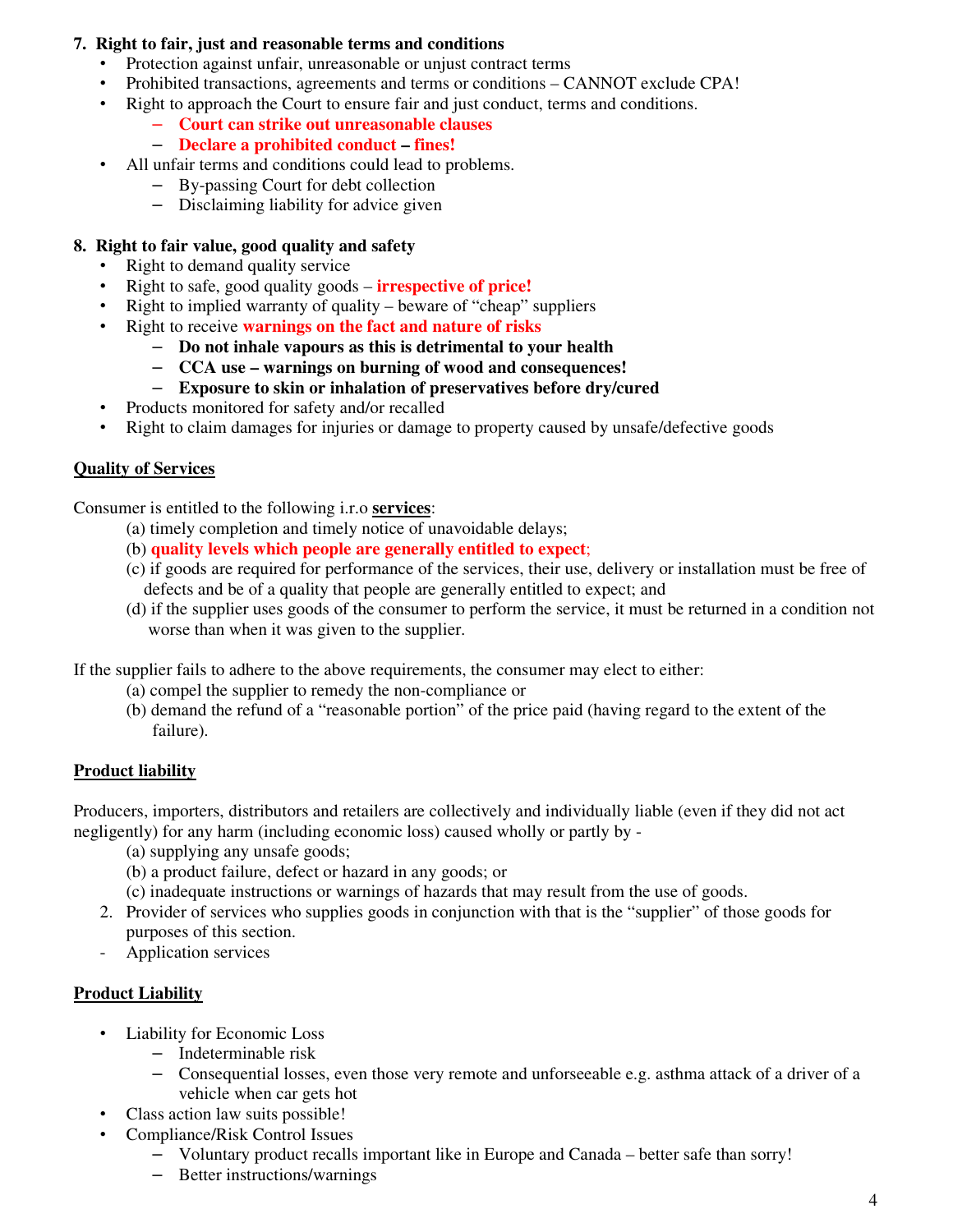- Better quality control on manufacturer/importer
- Insurance no fault liability insurance!
- Call centre DO NOT MAKE ADMISSIONS OF LIABILITY

# **Liability for Advice Given**

Warnings and Instructions to be adequate to avoid liability

- **toxic paints** highlight this to the consumer at time of purchase even if toxic pictogram is on the pack!
- point of sale is last chance to instruct or warn a consumer
- RSA law written like USA law liability for harm of which not warned, even "obvious" things Winnibago case, McDonalds coffee case etc

#### **Exclusions / defences**

Liability in terms of this section will be excluded if -

- (a) defect arose as a result of the product having to comply with a law; currently very few products
- (b) defect was not present in the product at the time it was sold by that party e.g. 6 m length later cut in 4 pieces exposing untreated end!;
- (c) defect arose solely due to a supplier complying with the instructions from the person who supplied that supplier with the goods – cut the length in two to get the desired length;
- (d) it is unreasonable for distributor or retailer to have discovered the hazard, having regard to that person's role in marketing the goods to consumers; or
	- NOT a total defence visual inspection is a minimum
- (e) the plaintiff's claim expired because it was brought 3 years after the events

#### **CPA – Penalties and Administrative fines**

- Consumer Commission may issue "compliance notice" and set deadline for compliance
- Non-compliance can be referred to Tribunal
- Fine greater of R 1,000,000 or 10% of total turnover
- $\triangleright$  Offences in terms of the Act
	- Disclosure of confidential information by inspector, complainant, or any party to proceedings can lead to a 10 year prison sentence
	- Any other offence can lead to a 12 month prison sentence e.g. ignore compliance notice

#### **Own System**

- Staff training ongoing basis periodic retraining
- Prepare a compliance matrix to identify which sections of the Act affect which parts of the business
- Determine how to comply or how to reduce liability and implement ASAP Gap analysis.
- Insurance for product liability essential
- Lines of command to be able to order a recall
	- Preferably an independent person is responsible for ordering recalls"

*SAWPA intends holding seminars re the above Act in the different regions and TASA members are advised to attend these seminars. Members will be notified.* 

#### **SALE OF WOODEN POLES**

SAWPA advised that the sale of wooden poles for construction purposes such as for thatched roofs has declined.

#### **The general feeling is that:**

- 1) The request for thatch roofs have declined possibly because of the economic climate
- 2) Stands are smaller and do not allow for lapas to be built.